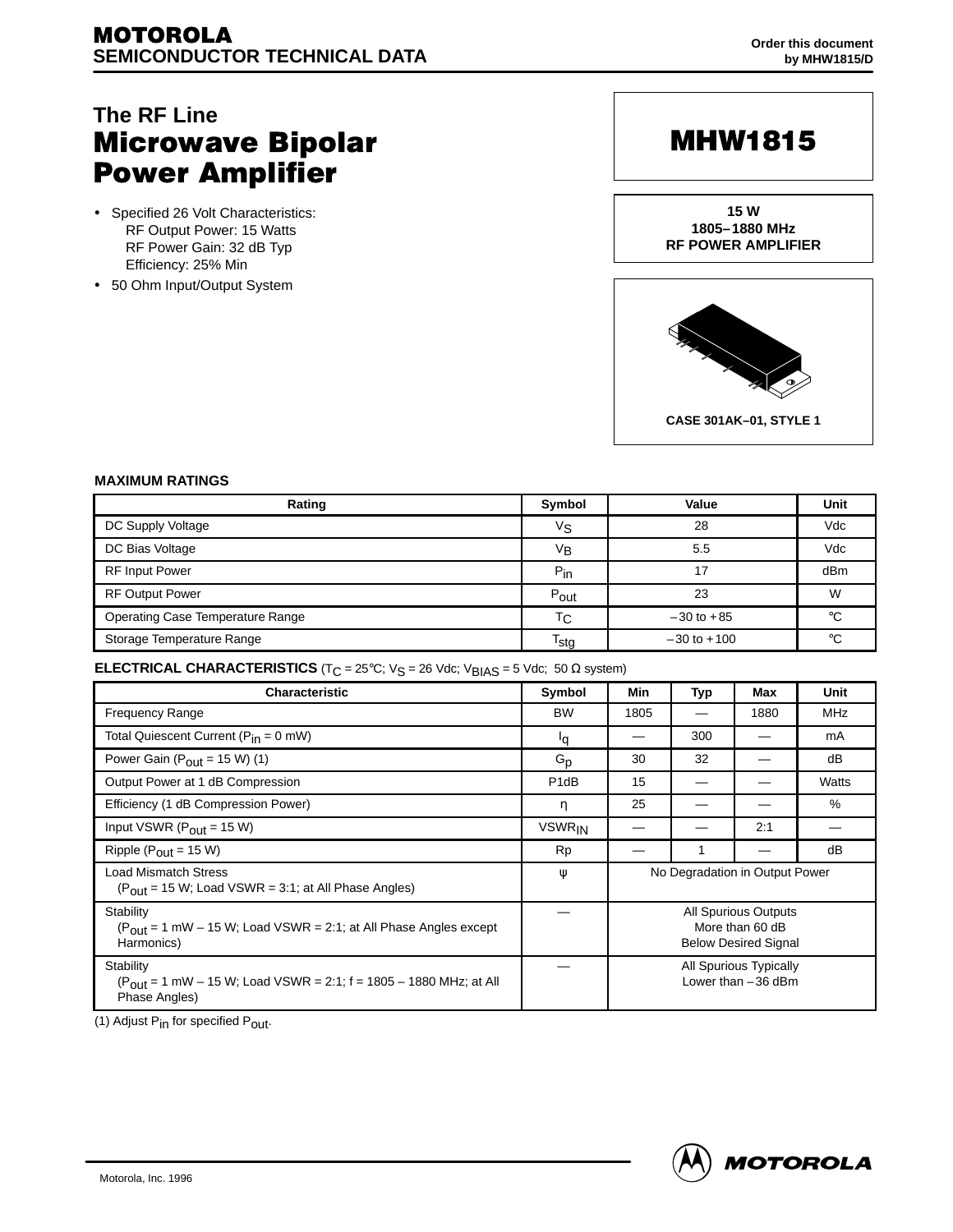

**Figure 1. Internal Diagram**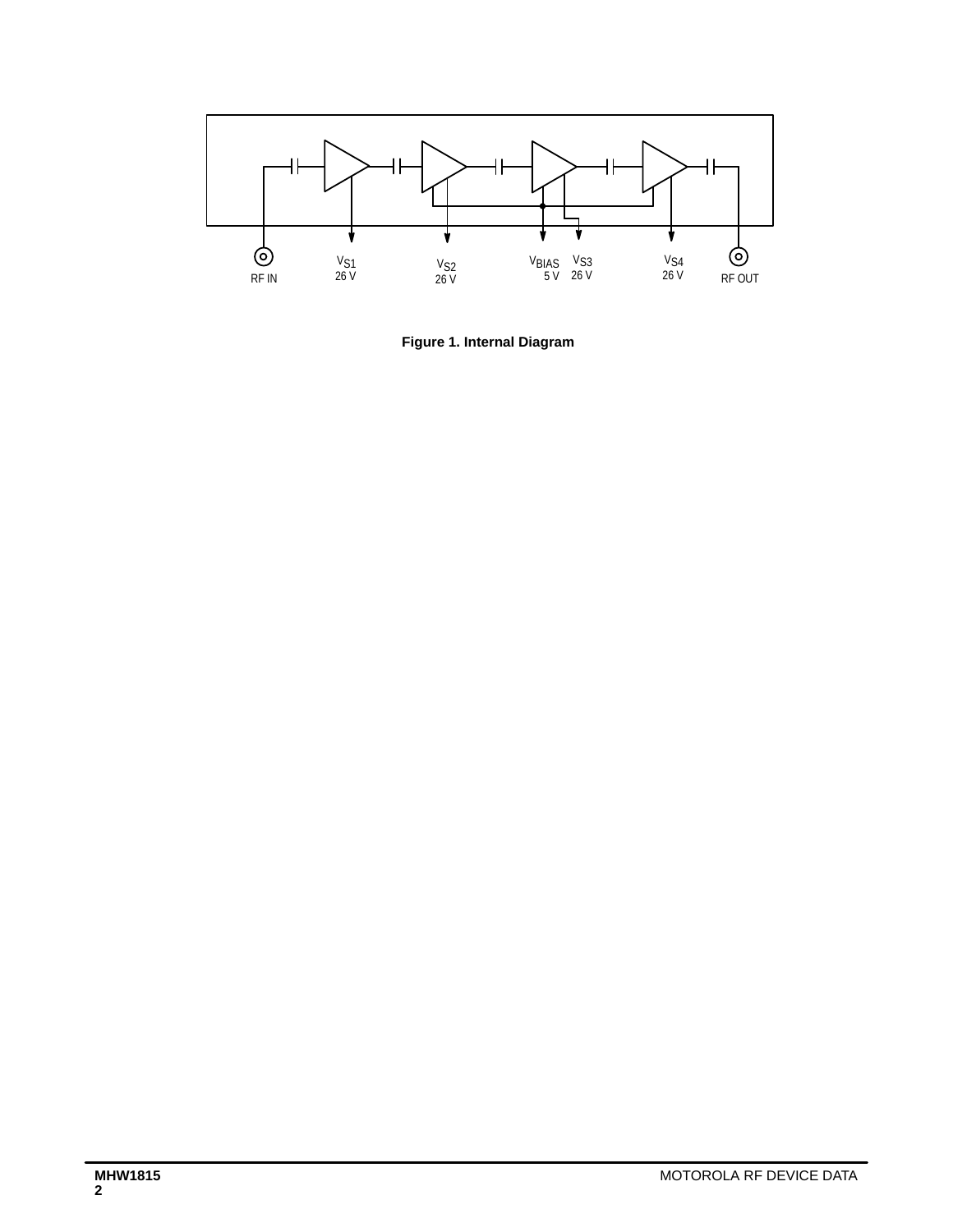### **PACKAGE DIMENSIONS**